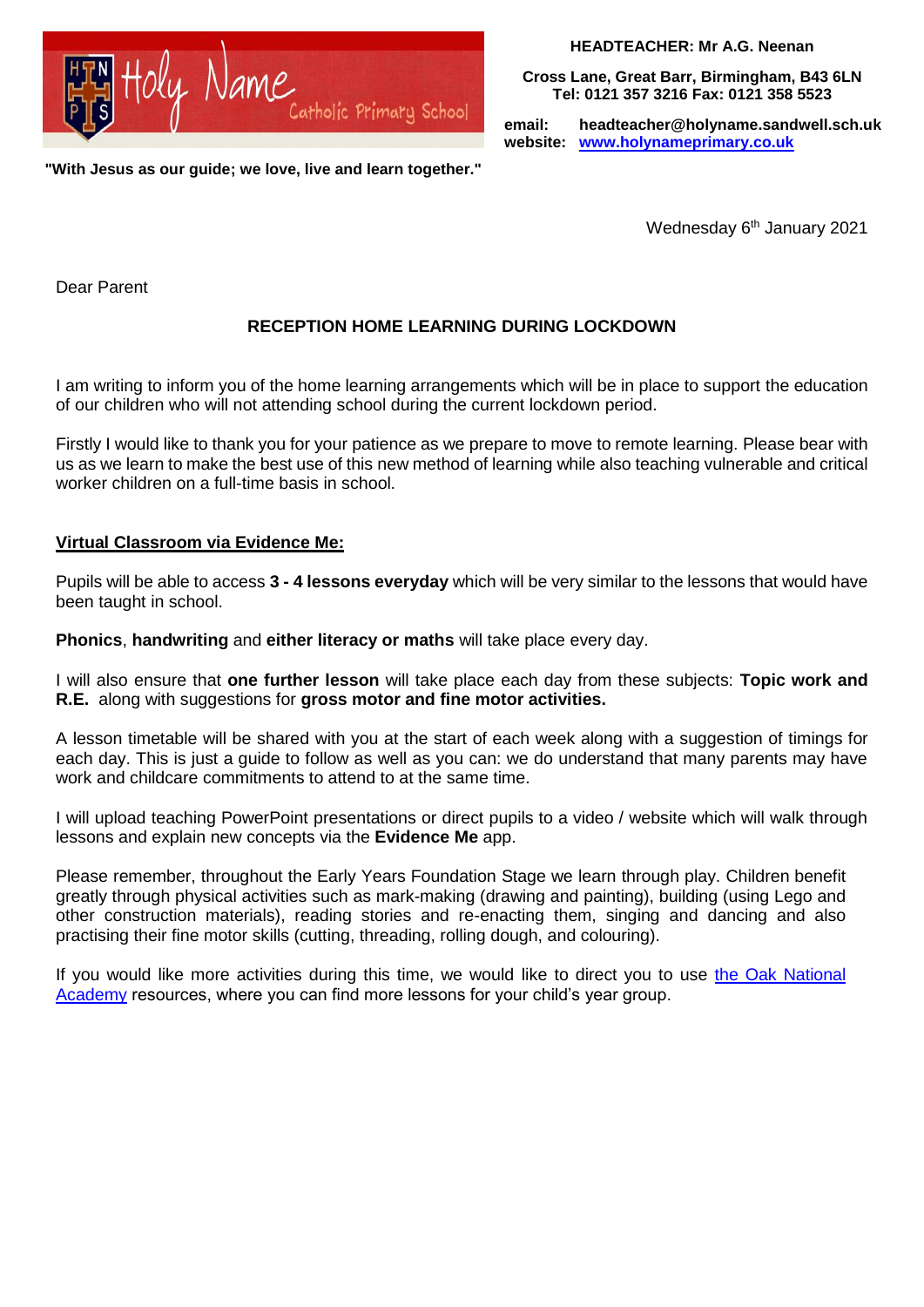## **Completion of Work:**

For each activity which your child completes, please upload a photo and or video in a separate observation. Complete the notes section using your child's words. Please see the example below:



Please submit any incidental observations of anything that your child has been up to. I would love to see them!

By submitting observations via **Evidence Me** you are ensuring that your child's learning journey has no gaps. We will be keeping records of pupils who are submitting work each day.

## **The following lessons will take place each week:**

**This week,** to ease us into the change that we have had to make at such short notice, teachers will be setting **phonics and maths lessons only** on **Thursday 7th January** and **Friday 8th January**. This will allow some time to resolve any issues which families may experience with accessing online learning.

## **Home / School Communication:**

Please email: **[rec.isolation@holyname.sandwell.sch.uk](mailto:rec.isolation@holyname.sandwell.sch.uk)** if you have any queries or require support.

- Your child's class teacher will respond as soon as they can. **Please be aware teachers are teaching in school full time.**
- Teachers will contact families when pupils are not seen to be completing work in order to support with any issues that may arise.
- Teachers will arrange calls within the next two weeks via SchoolCloud so that face to face interaction can take place.